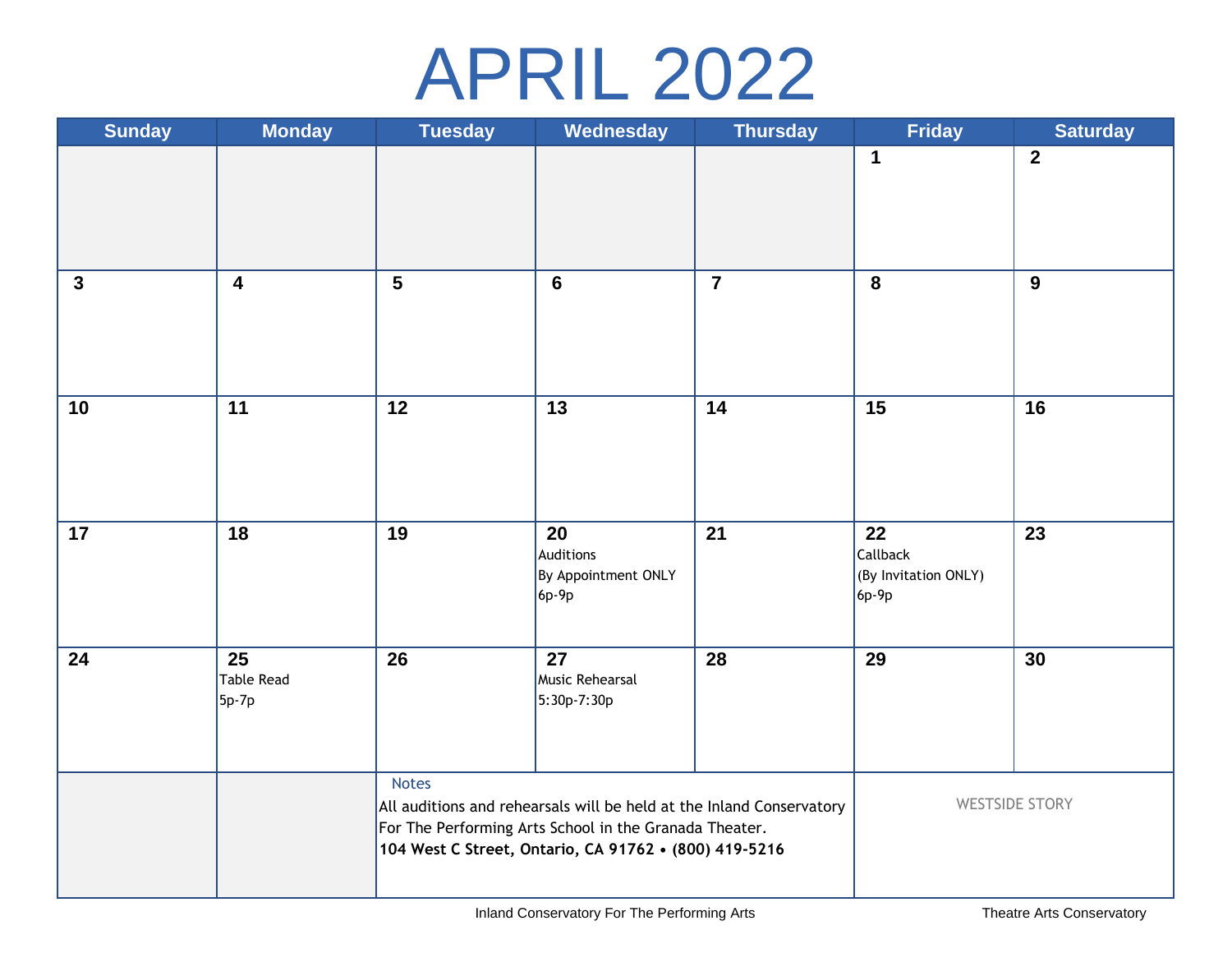

| <b>Sunday</b> | <b>Monday</b>                                                                         | <b>Tuesday</b>                                                                                                                                                                                          | Wednesday                                                                      | <b>Thursday</b> | <b>Friday</b>                                                                 | <b>Saturday</b>                                        |
|---------------|---------------------------------------------------------------------------------------|---------------------------------------------------------------------------------------------------------------------------------------------------------------------------------------------------------|--------------------------------------------------------------------------------|-----------------|-------------------------------------------------------------------------------|--------------------------------------------------------|
| 1             | $\overline{2}$<br><b>Music Rehearsal</b><br>5p-7p                                     | $\mathbf{3}$                                                                                                                                                                                            | $\overline{\mathbf{4}}$<br>Block/Choreography<br>Opening Number<br>5:30p-7:30p | $5\phantom{1}$  | $6\phantom{1}6$<br><b>Clean Opening Number</b><br>Choreography<br>2:30p-5:30p | $\overline{7}$<br>Block Maria & Tony<br>ONLY<br>9a-12p |
| 8             | 9<br><b>Music Rehearsal</b><br>Jet Song, America,<br>Gee Officer Krupe, Cool<br>5p-7p | 10                                                                                                                                                                                                      | 11<br>Block/Choreography<br>Jet Song, America<br>5:30p-7:30p                   | 12              | 13<br>Clean<br>Jet Song, America<br>2:30p-5:30p                               | 14<br>Clean<br>Gee Officer Krupe                       |
| 15            | 16<br>Clean Maria & Tony<br>ONLY<br>5p-7p                                             | 17                                                                                                                                                                                                      | 18<br>Run & Clean<br>dances in gym<br>5:30p-7:30p                              | 19              | 20<br>Block/Choreography<br>Rumble<br>2:30p-5:30p                             | 21<br>Run and Clean<br>Rumble<br>9a-12p                |
| 22            | 23<br><b>Block Remaining Act 1</b><br>speaking Scenes<br>$5p-7p$                      | 24                                                                                                                                                                                                      | 25<br>Block remaining Act 2<br>speaking scenes<br>5:30p-7:30p                  | 26              | 27<br>Music rehearsal<br>Act 1 and 2 songs<br>2:30p-5:30p                     | 28                                                     |
| 29            | 30<br>Run Act 1<br>$5p-7p$                                                            | 31                                                                                                                                                                                                      |                                                                                |                 |                                                                               |                                                        |
|               |                                                                                       | <b>Notes</b><br>All auditions and rehearsals will be held at the Inland Conservatory<br>For The Performing Arts School in the Granada Theater.<br>104 West C Street, Ontario, CA 91762 . (800) 419-5216 |                                                                                |                 | <b>WESTSIDE STORY</b>                                                         |                                                        |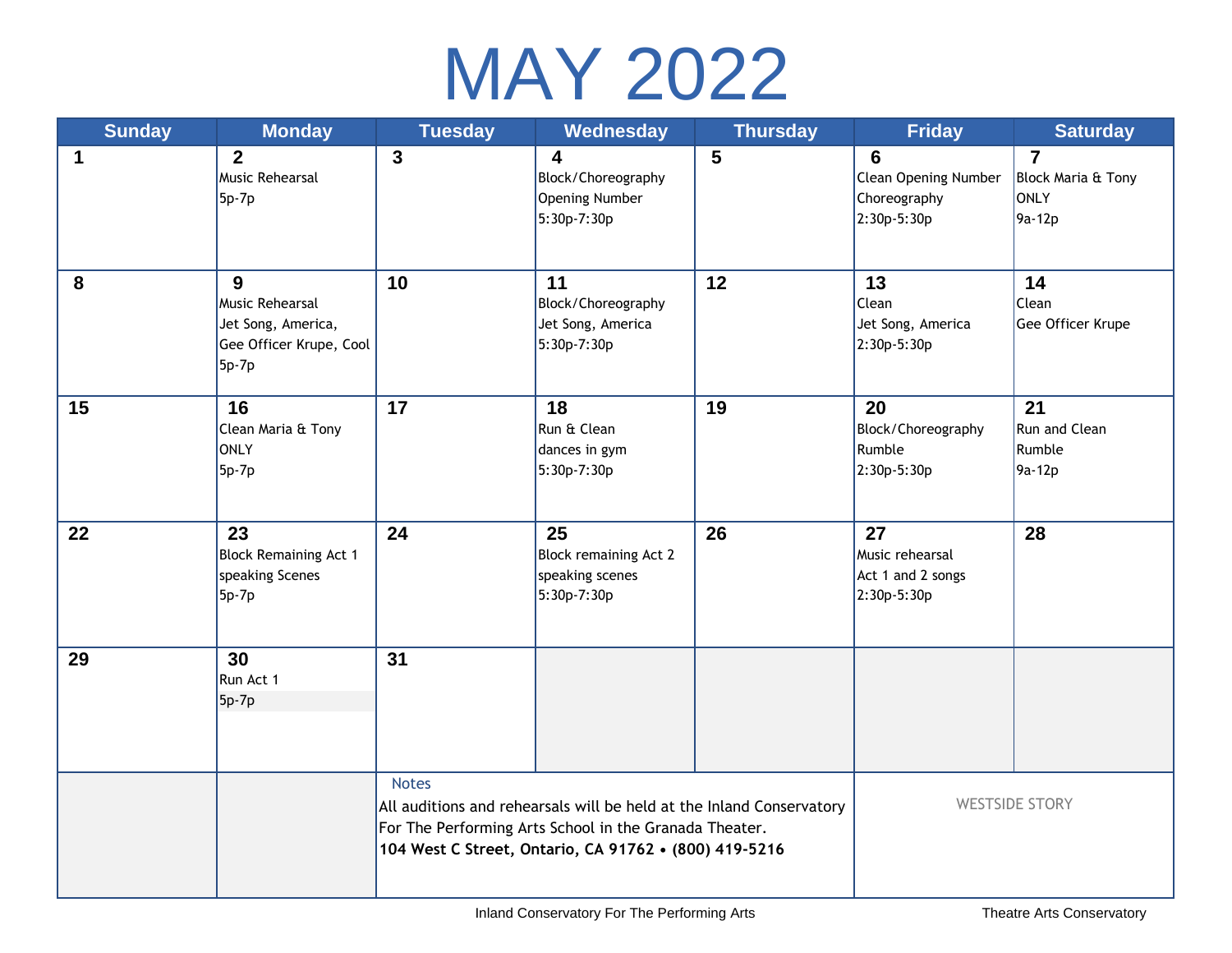## JUNE 2022

| <b>Sunday</b> | <b>Monday</b>                                                         | <b>Tuesday</b>                                                                                                                                                                                          | Wednesday                                                        | <b>Thursday</b>                                                        | <b>Friday</b>                                                   | <b>Saturday</b>                                                                                               |
|---------------|-----------------------------------------------------------------------|---------------------------------------------------------------------------------------------------------------------------------------------------------------------------------------------------------|------------------------------------------------------------------|------------------------------------------------------------------------|-----------------------------------------------------------------|---------------------------------------------------------------------------------------------------------------|
|               |                                                                       |                                                                                                                                                                                                         | 1<br>Clean Act 1<br>5:30p-7:30p                                  | $\overline{2}$                                                         | $\overline{3}$<br>Music Rehearsal<br>Act 1 songs<br>2:30p-5:30p | $\overline{\mathbf{4}}$<br>Block / Choreograph<br>Somewhere, Cool,<br>A Boy Like That / I Have Love<br>9a-12p |
| 5             | 6<br>Clean Somewhere, Cool,<br>A Boy Like That / I Have Love<br>5p-7p | $\overline{7}$                                                                                                                                                                                          | 8<br><b>Music Rehearsal</b><br>Act 2<br>5:30p-7:30p              | 9                                                                      | 10<br>Run Act 2<br>2:30-5:30p                                   | 11<br>Clean Act 2<br><b>Run Show</b><br>9a-12p                                                                |
| 12            | 13<br>Clean Act 2<br>Run Show<br>5p-7p                                | 14                                                                                                                                                                                                      | 15<br><b>Run Show</b><br>5:30p-7:30p                             | 16                                                                     | 17<br><b>Run Show</b><br>2:30-5:30p                             | 18<br>Begin Programming<br><b>Lighting Cues</b><br>9a-12p                                                     |
| 19            | 20<br>Run Show with Lighting<br>$5p-7p$                               | 21                                                                                                                                                                                                      | 22<br>Run Show with Lighting<br>5:30p-7:30p                      | 23<br>Run Show (no Lighting)<br>11a-2:30p                              | 24<br><b>Run Show</b><br>2:30-5:30p                             | 25<br><b>Tech Rehearsal</b><br>9a-12p                                                                         |
| 26            | 27<br><b>Tech Rehearsal</b><br>2:30p-5:30p                            | 28<br><b>Tech Rehearsal</b><br>with Full Costume<br>8a-2:30p                                                                                                                                            | 29<br>Rehearsal<br>8a-2:30p<br>Full Tech Rehearsal<br>5:30p7:30p | 30<br>Call Time 4p<br>Doors open at 6:15<br><b>Opening Night</b><br>7p |                                                                 |                                                                                                               |
|               |                                                                       | <b>Notes</b><br>All auditions and rehearsals will be held at the Inland Conservatory<br>For The Performing Arts School in the Granada Theater.<br>104 West C Street, Ontario, CA 91762 . (800) 419-5216 |                                                                  |                                                                        | <b>WESTSIDE STORY</b>                                           |                                                                                                               |